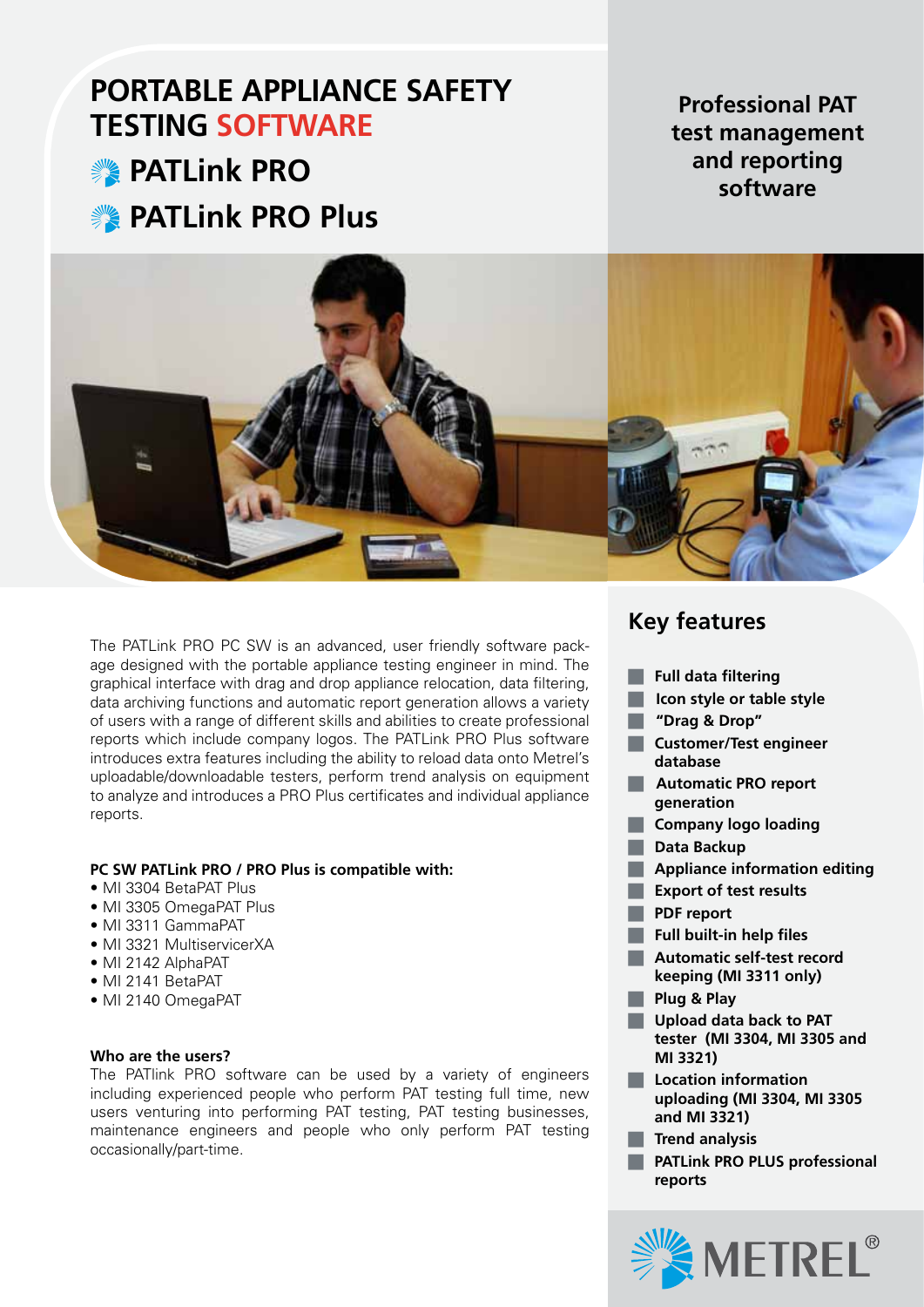## **PATLink PRO PATLink PRO Plus**



### **KEY FEATURES:**

- **Full data filtering:** All data can bi filtered by different parameters: Retest Date, Test Date, Project, User, etc.
- **I Icon style or table style:** Data can be represented in tree or table form.
- **Drag and drop:** The elements of the structure can be relocated and renamed.
- **Customer/Test engineer database:** It allows you to create your own database of customers fully equipped with all appropriate data.
- **Automatic PRO report generation:** Enables automatic generation of Test Report (standard or full detailed).
- **Company logo loading:** Allows to upload different company logotype, so it can be printed on Test Reports.
- **Data Backup:** All downloaded data can be backed up to prevent the loss of valuable data for example in case of hard disk failure.
- **Appliance information editing: Allows** you to edit data, e.g. to set up Retest Date, Repair Code, add Comment, etc.
- **Export of test results:** Allows you to export data of selected appliances together with test results to other programs (MS Excel, MS Word).
- **PDF report:** Test Report can be transformed into PDF format.
- **Full built-in help files:** Integrated help menu contains detailed explanation of PC SW handling.
- **Automatic self-test record keeping (MI 3311 only):** Results of the CHECK-BOX function can be automatically transferred to the PC and printed onto the test reports.
- **Plug & Play:** When connecting your meter to the PC it is automatically recognized by the software.

The PatLink PRO PC software can be used for a variety of tasks including downloading PAT data, reviewing/rearranging test results, editing of appliance information and creating/printing test reports.



The PATLink PRO Plus builds on the functionality of the PATLink PRO software with extra features including appliance deterioration trend analysis, test data uploading (MI 3304, MI 3305 and MI 3321).



# **From testing to certificate in 4 steps!**

### **KEY FEATURES:**

- Full data filtering: All data can bi filtered by different parameters: Retest Date, Test Date, Project, User, etc.
- **I Icon style or table style:** Data can be represented in tree or table form.
- **Drag and drop:** The elements of the structure can be relocated and renamed.
- **Customer/Test engineer database:** It allows you to create your own database of customers fully equipped with all appropriate data.
- **Automatic PRO report generation:** Enables automatic generation of Test Report (standard or full detailed).
- **Company logo loading:** Load company logos into the software so that they can be printed on test reports.
- **Data Backup:** All downloaded data can be backed up to prevent the loss of valuable data for example in case of hard disk failure.
- **Appliance information editing: Allows** you to edit data, e.g. to set up Retest Date, Repair Code, add Comment, etc.
- **Export of test results:** Allows you to export data of selected appliances together with test results to other programs (MS Excel/Word).
- **PDF report:** Test Report can be transformed into PDF format.
- **Full built-in help files:** Integrated help menu contains detailed explanation of PC SW handling.
- **Automatic self-test record keeping (MI 3311 only):** Results of the CHECKBOX function can be automatically transferred to the PC and printed onto the test reports.
- **Plug & Play:** When connecting your meter to the PC it is automatically recognized by the software.
- J **Upload data back to PAT tester (MI 3304, MI 3305 & MI 3321):** User can upload test results from the previous measurement session (e.g. from last year) so the same tests can be simply repeated and results of both measurements can be compared.
- **Structures upload:** The structure of test site can be created in advance on the PC and then simply uploaded to your tester (MI 3304, MI 3305 & MI 3321) if needed any deviations can be adjusted on the tester on site.
- **Trend analysis:** Enables to compare test results of the last and previous tests.
- **No. 3** PATLink PRO PLUS professional reports: The PRO Plus report displays results as the Pro version but enables you to edit the information before printing the report.



- METREL PRO Plus (Single) Electrical equipment test report
	- trical equipment test report
- METREL PAT PRO Plus Electrical equipment test report





• Full detailed PRO Electrical equip-

- METREL Full detailed PRO Elec-
	-
	-

### **The following Certificates for PRO are available:**

- ment test report
	- • METREL PAT PRO Electrical equipment test report

### **The following Certificates for PRO Plus are available:**

**1. Testing of electrical installation** Perform all the tests and save the results into internal memory of your tester.



### **2. Data transfer to PC**

Connect the instrument to the PC via USB or RS232-PS/2 cable and download test results to the computer.



**3. Selection of report / certificate** Arrange the data if needed and select an appropriate test report / certificate.

**4. Report / certificate printing** Preview your Test Report / Certificate and send it to the printer.